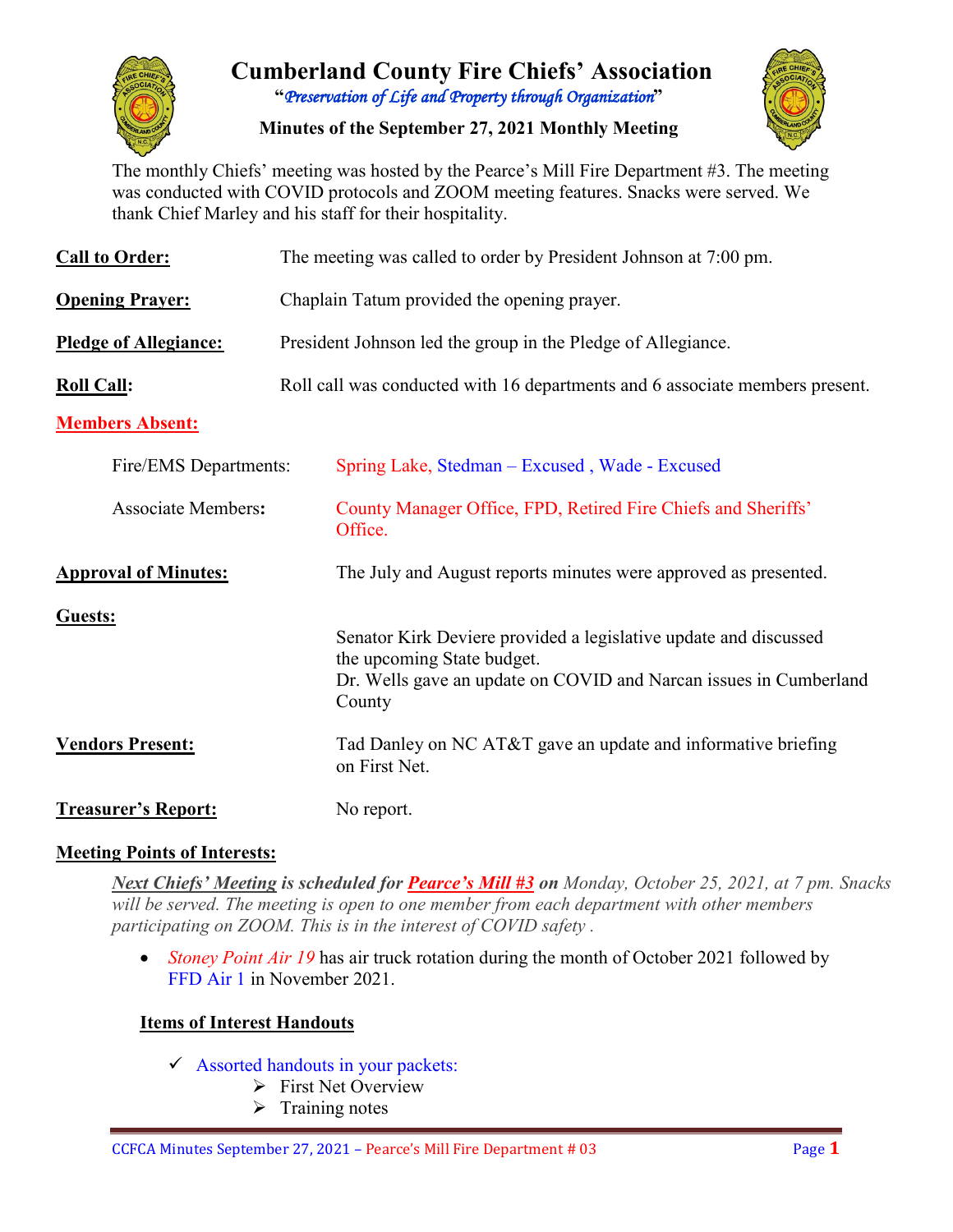- $\triangleright$  NCAFC draft roster for dues
- **FTCC Foundation letter**
- $\triangleright$  CCFCA ARP request letter
- $\triangleright$  Air truck rotation
- FTCC agreement

#### **OLD BUSINESS:**

- 1. President Johnson provided a quick update on the new Cumberland County Fayetteville Technical Community College (FTCC) Regional Fire and Rescue Training Center progress, with FTCC Training Coordinator Steve Drew announcing that walls at the center have been erected and progress is being made.
- 2. President Johnson reminded the membership that radio installation is on-going with both Spring Lake and Westarea Fire Districts completed. The east side will be completed before moving to the west side in accordance with established installation schedule. An official complaint was registered today due to installations not being completed in a timely manner. The company advised that other out of county large jobs and COVID issues were the reasons for the delay.
- 3. President Johnson gave a brief update on foam trailer 1. The foam on this unit was used at the tanker event on Highway 87. An invoice has been sent to Chief Marsh the Incident Commander and the department having jurisdiction to invoice the shipper for replacement cost. The replacement foam will be the new environmentally safe AR-Green Foam. President Johnson also asked all the Chiefs to submit as soon as possible the total amount of foam on hand so he could forward that information to Senator Deviere who is working on a possible solution.
- 4. President Johnson advised that everyone should have received their authorization invoice for the Fire Protection District Grants and moved forward with requisition of requested grant items.
- 5. President Johnson reminded everyone about the Valor awards program coming up on October 19, 2021, at the Manna Church on Cliffdale Road starting at 0730 hours is still a go. Please provide him a number of additional tickets needed for Chief Officers to attend the Class "A" breakfast event ASAP.
- 6. President Johnson discussed the CCFCA letter to the Commissioners for the ARP funding. The Commissioners did approve a 1 year supply of NARCAN but did not address the other requested items. Commissioner Keefe did advise that there are many rules associated with this money especially as it pertains to losses of revenue, and that all the money has not been spent. President Johnson will continue to pursue the funding requested by the CCFCA.
- 7. President Johnson reminded everyone of the Memorial Service scheduled for October 9, 2021 at 1100 hours at the FTCC site. President Johnson has requested one truck and available personnel to please attend this short 30-minute ceremony. He also requested that those departments with LOD names on the memorial to ensure that the family is aware of the upcoming service. Senator Deviere will be our guest speaker for the service.
- 8. President Johnson advised that he was working with the webmaster for the applications for the Arnold J. Koonce award scheduled to be given in December to one firefighter and one fire officer. Applications will be available soon on the website. An appointed committee will review the applications for this award.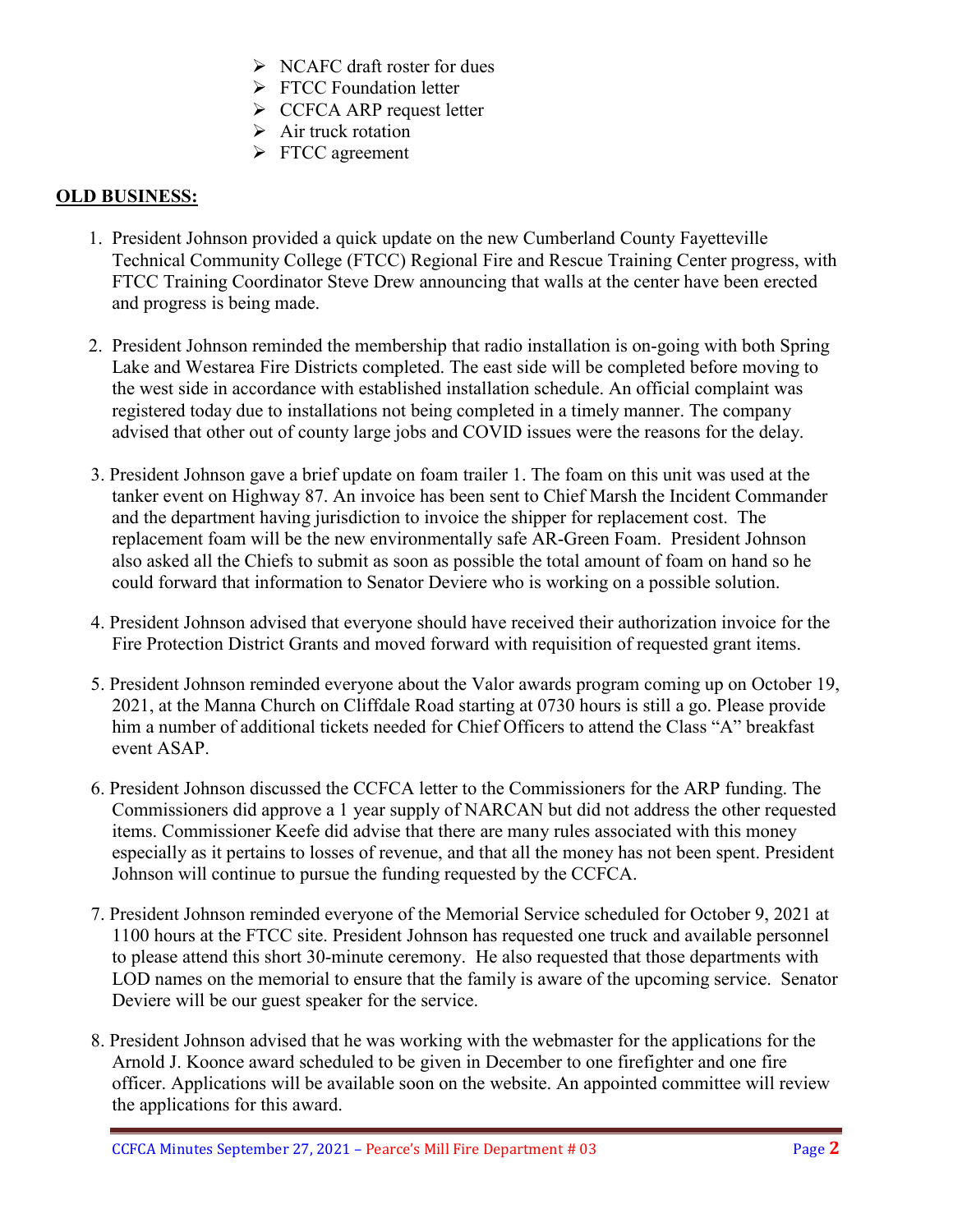9. The CCFCA secretary did purchase a new laptop computer for CCFCA business spending \$1,104.00 out of the allotted \$1,500.00 authorized.

#### **NEW BUSINESS:**

- 1. President Johnson asked everyone to please review the draft NCAFC dues roster so that we could update our 2021 – 2022 memberships accordingly.
- 2. President Johnson announced that he would be renewing the NFPA subscription service this week. The annual subscription service dues are \$4,500.00 and the service provides us with access for up to 10 users at the same time.

## **COMMITTEE REPORTS:**

#### **ID CARD COMMITTEE**

• **FYI.** Fire Chiefs are required to send a signed letter or memo with a firefighter requesting an ID Card. For any questions or an appointment contact  $424-0694$  or e-mail at [cjohnson.spfd@gmail.com](mailto:cjohnson.spfd@gmail.com)

President Johnson again asked the members to please continue to recycle or return the clips used for our ID Cards. These clips are extremely expensive, and we need to reuse them as much as possible in order to hold down costs. Please collect clips when your members leave a department and recycle the clips. He also reminded the membership that we do not print blue tags, which are considered temporary tags only.

#### **LIFE SAFETY/EDUCATION COMMITTEE** Kevin Lowther (Fire Marshal) E-Mail: [klowther@co.cumberland.nc.us](mailto:klowther@co.cumberland.nc.us)

• FM Lowther reported 1402 smoke alarms had been procured for distribution. He is looking at working with FDs to determine hot spots in your areas where smoke alarm canvassing and installations will make the most difference.

**STANDARDS & POLICY COMMITTEE** D/C Tracy Smith (Pearce's Mill FD) Chairperson, E-Mail: [pmfd0302@nc.rr.com](mailto:pmfd0302@nc.rr.com)

• No report.

**MEMORIAL COMMITTEE** Chief R. Marley (Pearce's Mill) Chairperson, E-Mail: [pmfd0301@nc.rr.com](mailto:pmfd0301@nc.rr.com)

> • Chief Marley announced this year's memorial service is scheduled for Saturday October 9, 2021, at 11 am at the FTCC memorial site. Senator Kirk Deviere is our scheduled guest speaker. Honor guard Commander O'Loane gave a report on the activities of the Honor Guard.

#### **TRAINING COMMITTEE** Assistant Chief Kevin Murphy (Stoney Point) Chairperson

E-Mail [kmurphy1903@gmail.com](mailto:kmurphy1903@gmail.com)

• Assistant Chief Murphy discussed some training classes being held conducted and provided county-wide and a regional training schedule.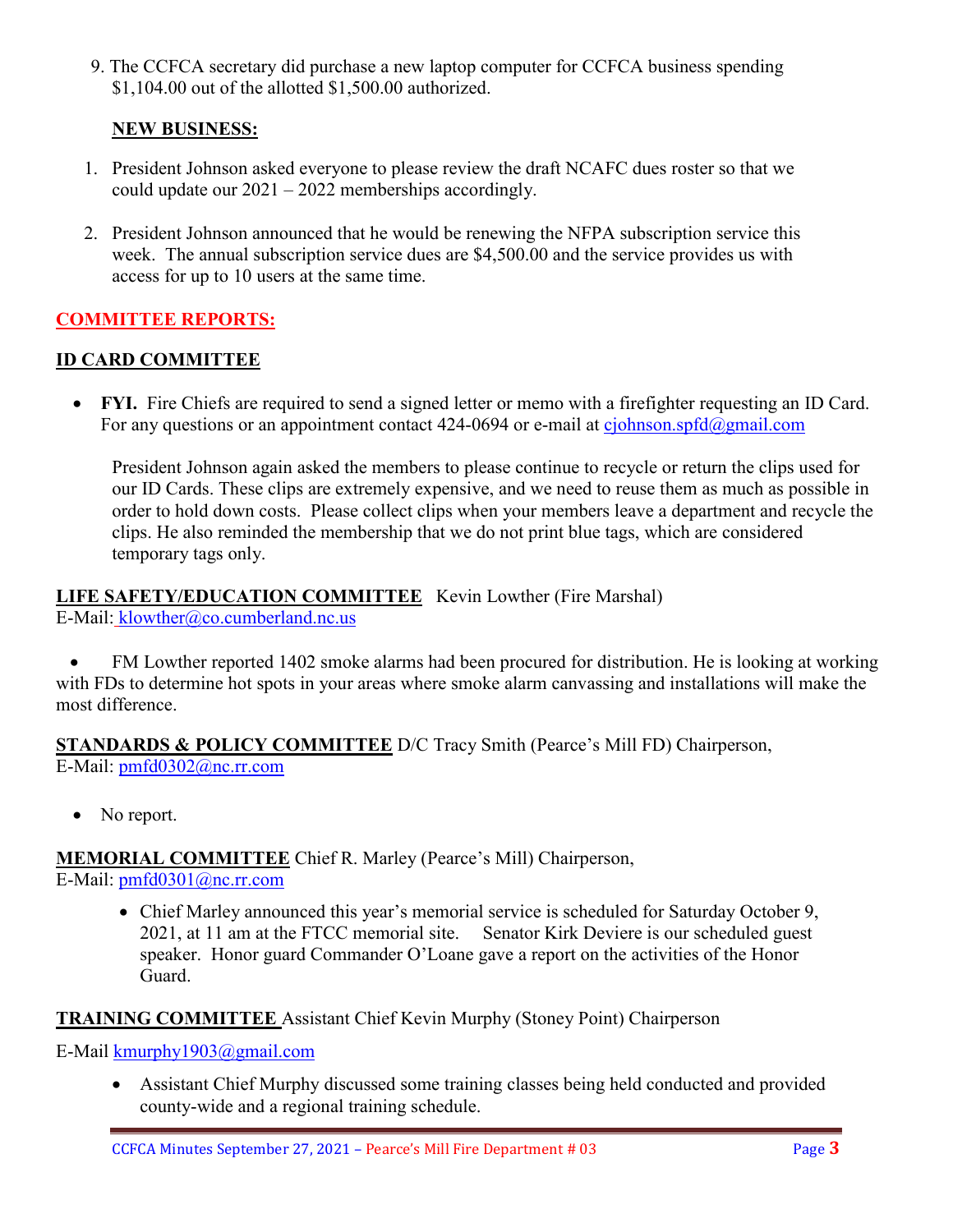**FINANCE COMMITTEE** Deputy Chief Freddy Johnson Jr. (Stoney Point) Chairperson, E-Mail: [spfd1302@nc.rr.com](mailto:spfd1302@nc.rr.com)

• No report.

**RESCUE COMMITTEE** Deputy Chief Hank Harris (Cotton FD) Chairperson, E-Mail: [cfd402@nc.rr.com`](mailto:cfd402@nc.rr.com)

• No Report

**COMMUNICATIONS /DISPATCH STEERING / AVL COMMITTEE** Chief Chuck Hodges (Hope Mills FD), Chairperson, E-Mail: clhodges@townofhopemills.com

• No report.

. **RECORDS MANAGEMENT COMMITTEE** – Division Chief Brandon Hanzal (Stoney Point) Chairperson, E-Mail:

• No report.

**HOSTILE RESPONSE / ACTIVE SHOOTER** – Assistant Chief Kevin Morgan (FFD) Chairperson, E-Mail: [kmorgan@ci.fay.nc.us](mailto:kmorgan@ci.fay.nc.us)

• No report.

**RECRUITMENT / RETENTION COMMITTEE** – Fire Chief Justin Nobles (SVFD # 23) Chairperson. E-Mail: [Jnobles@stedmanfire.com](mailto:Jnobles@stedmanfire.com)

No report.

**JOINT INCIDENT / DISASTER RESPONSE COMMITTEE** – Assistant Fire Chief Richard Bradshaw (VFD) Chairperson, E-Mail: [rbradshaw1@nc.rr.com](mailto:rbradshaw1@nc.rr.com)

• No report.

## **ASSOCIATE MEMBERS REPORT**

**COUNTY MANAGERS OFFICE** – Assistant County Manager Tracy Jackson E-Mail: [tjackson@co.cumberland.nc.us](mailto:tjackson@co.cumberland.nc.us)

• No report.

**EMERGENCY SERVICES DIRECTOR/ ECC-911 (**Gene Booth, Director),

E-Mail:  $\text{gbooth}(\partial \text{co}.\text{cumberland}.\text{nc.us})$ 

**ES Director Booth –**. Director Booth advised that a grant for a drone was received from CSX. A WEBEOC exercise is scheduled for the 28<sup>th</sup> of September and personnel are encouraged to participate.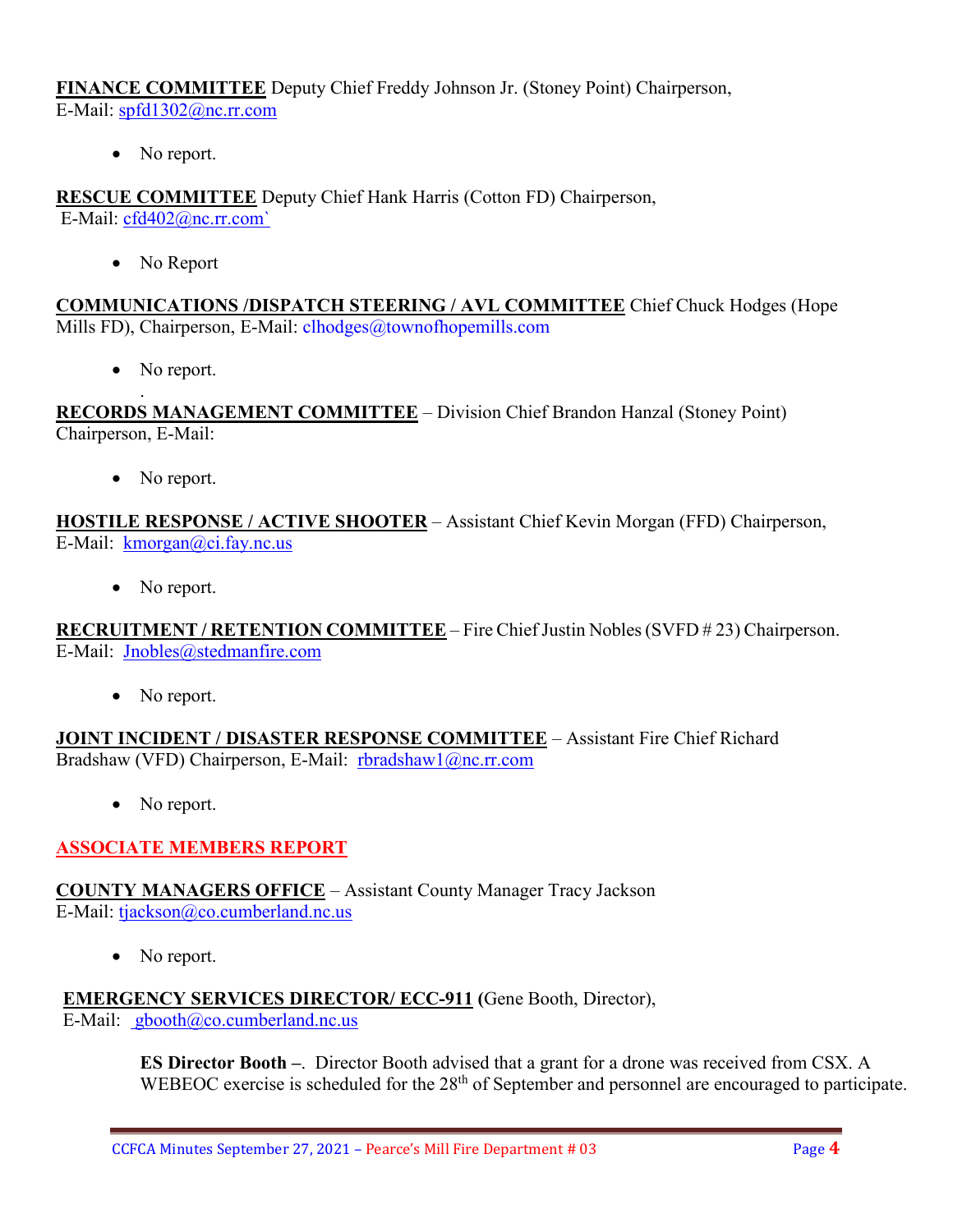He also advised that a FAA-107 Drone class and some ICS coursed are scheduled in the upcoming months.

## **Emergency Management Director Crumpler** – No report

- **FM Lowther –** No further report.
- **Adam Johnson –**No report.

**EMS DIRECTOR:** David Grovdahl, EMS Chief E-Mail: [dgrovdahl@capefearvalley.com](mailto:dgrovdahl@capefearvalley.com)

• Chief Grovdahl discussed the upcoming revised protocol meetings and the EMS System plan that will need review.

**HAZMAT:** AC Robert Brinson, FFD - POC telephone for HAZMAT is 910-584-9550, E-Mail: <u>rbrinson@ci.fay.nc.us</u>

• AC Brinson discussed the job well done at the Tanker and Confined space events that occurred this past month.

**FORESTRY DISTRICT** Craig Gottfried, County Ranger, E-Mail: [craig.gottfried@ncagr.gov](mailto:craig.gottfried@ncagr.gov)

• No report.

**FTCC** Steve Drew, E-Mail: [drews@faytechcc.edu](mailto:drews@faytechcc.edu)

• Steve Drew advised that FTCC had received accreditation from OSFM for delivery agency status. A Chief 101 class is scheduled for September 28, 2021, at the Hope Mills Community Center. Class will begin at 6 pm.

**SHERIFF'S OFFICE** Sheriff Wright [ewright@ccsonc.org](mailto:ewright@ccsonc.org) (Sr. Sgt. Steven Hodges) Email - [shodges@ccsonc.org](mailto:shodges@ccsonc.org)

• No report.

**FAYETTEVILLE POLICE –** Police Chief Gina Hawkins, Email [ghawkins@ci.fay.nc.us](mailto:ghawkins@ci.fay.nc.us)  (Captain Jay Devane)  $idevane@ci.fay.nc.us$ 

• No report.

## **NC HIGHWAY PATROL** – Colonel Freddy Johnson Jr. Commander NCSHP.

E-Mail: [Freddy.johnson@ncshp.org](mailto:Freddy.johnson@ncshp.org) or Sergeant S. Johnson SHP Raleigh Training Center E-Mail [sean.johnson@ncshp.org](mailto:sean.johnson@ncshp.org)

• Colonel Johnson advised that distracted driving is causing a severe spikes in accidents throughout the State and to please use caution on the roadways.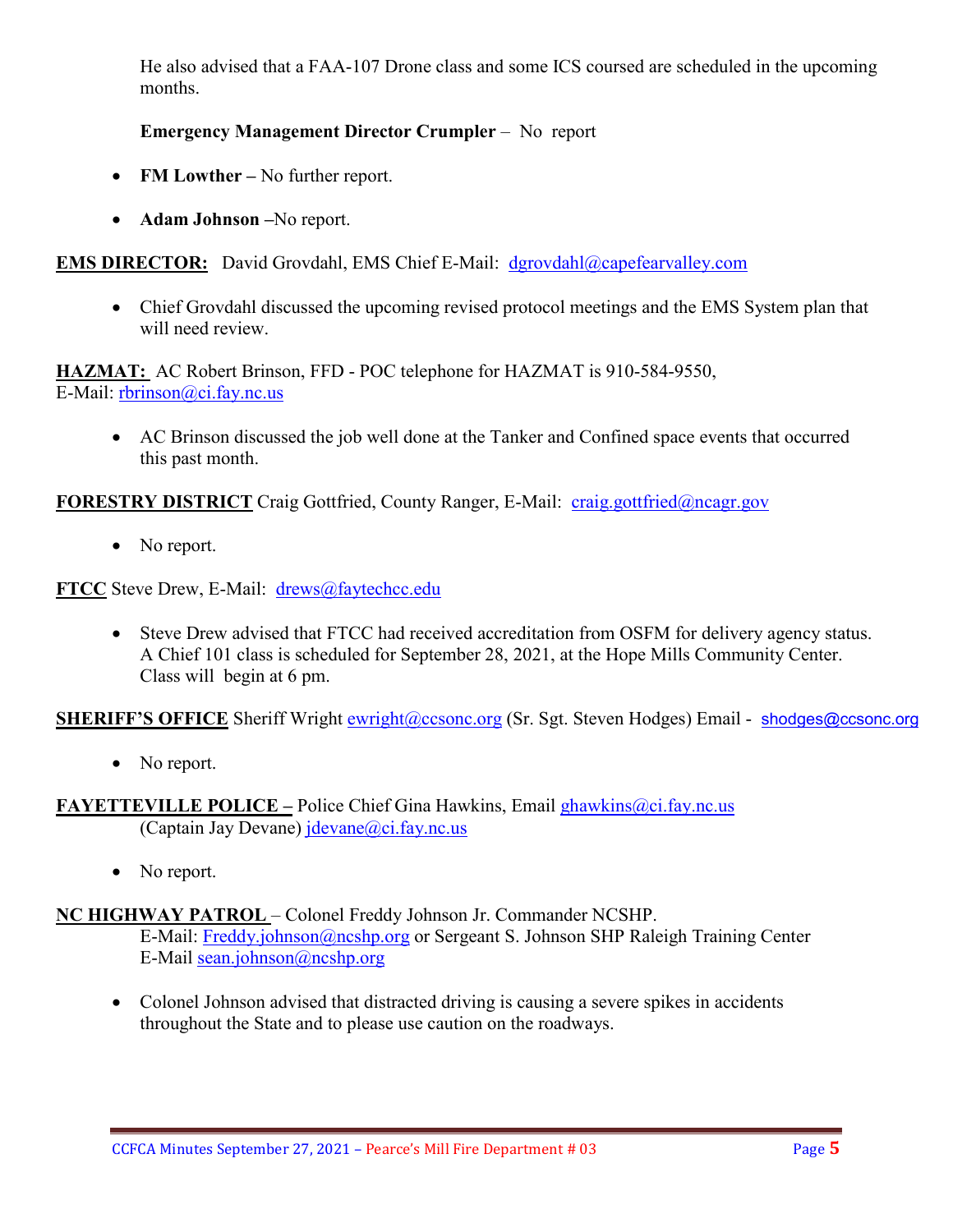#### **CUMBERLAND COUNTY COMMISSIONERS**

• Commissioner Keefe discussed the NARCAN purchase with the ARP money and discussed the possible uses of the money moving forward.

## **FOR THE GOOD OF THE ASSOCIATION:**

- 1. President Johnson announced that if we know of a member who is hospitalized, injured, or has a death in the family to please reach out to a member of the executive committee with the details.
- 2. The Stoney Point Trail of Terror starts Friday October 8, 2021.
- 3. Stedman FD is having a BBQ sale on Saturday October 9, 2021
- 4. Bethany FD is having their BBQ sale on Saturday October 23, 2021
- 5. Chief Marsh advised that during their overturned tanker incident on highway 87 that at 5:00 pm the Deputies handling traffic duties left the scene without notifying the Incident Commander causing traffic to come right up to the accident scene.

**ADJOURNMENT:** A motion was made to adjourn by Chief Marley and seconded by Chief Murphy. The meeting was adjourned at 2050 hours.

Respectfully Submitted by: *Freddy l. Johnson Sr. Mark A. Melvin* Freddy L. Johnson Sr., CFO Mark A. Melvin, CFO Fire Chief / President Fire Chief / Secretary

#### **Enclosures – 1.**

1 – September 27, 2021 attendance roster